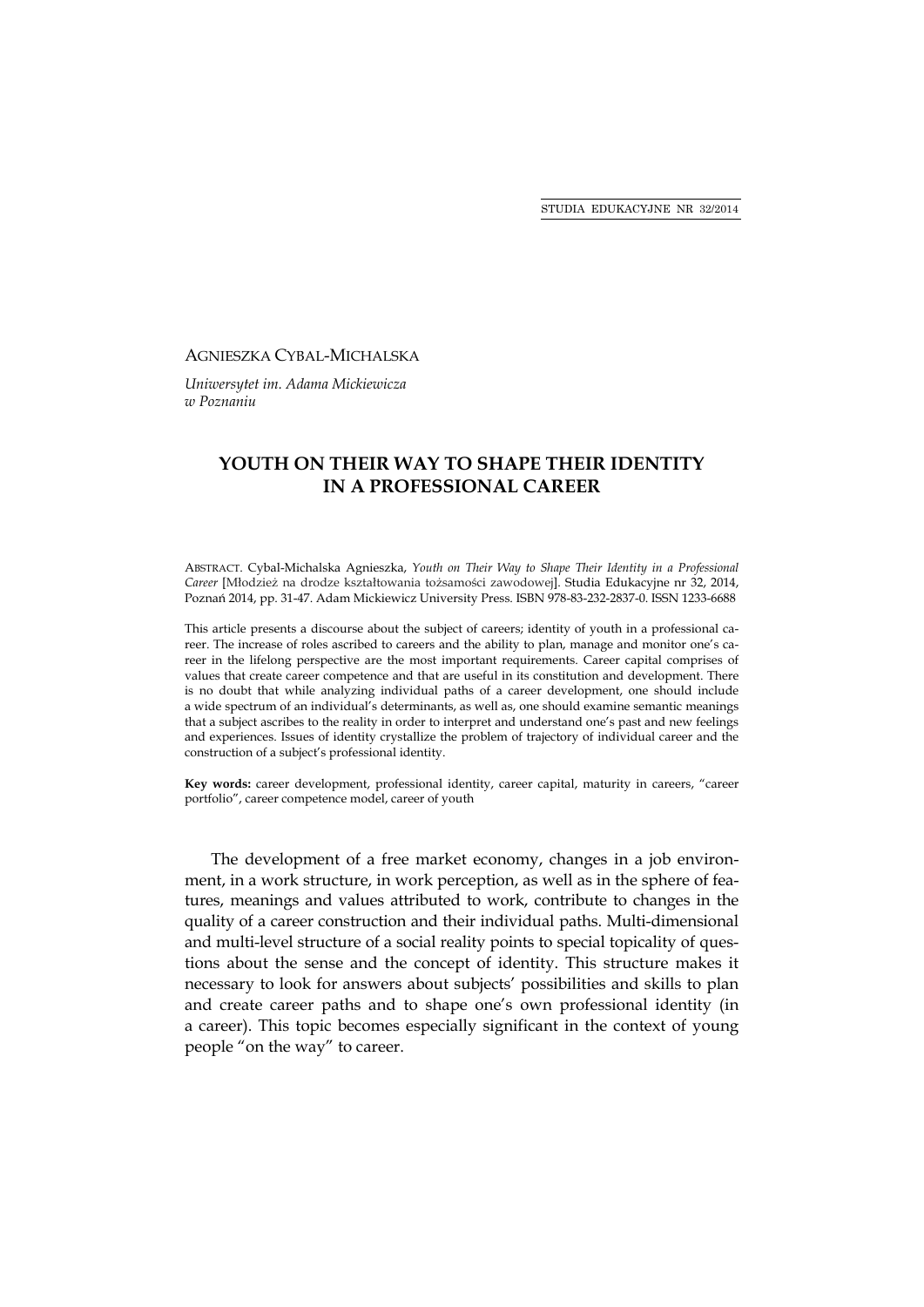Issues of identity crystallize the problem of trajectory of individual career and the construction of a subject's professional identity. In this sense, "as any other formalized narration, it is something that has to be worked out and that, naturally, requires creative contribution"1, as well as, a reflective approach to one's own biography. In the context of the changes that occur in the contemporary world, it seems especially important to look for and to clarify the answer to the following question: "Who am I in this so fast changing world?" (a dynamic question). Trying to answer such a question, individuals, with their vision of the world and with planning of their career perspectives, notice the pace and intensity of changes and try to determine the extent to which they are active subjects of prospective changes, that take place in cultural and social contexts.2

In the situation when individuals feel that their lives are organized around the multiplicity and diversity of alternatives (you can, not only, observe but also experience this feeling), youth face the task to determine their relations with the world, which has its impact on the quality of planning and managing one's career and on modifications of its individualized paths. It is a kind of inner exploration and an element of the process of looking for answers to complex and multiple reflection questions: Am I and to what extent am I the subject of prospective changes? The importance and dynamics of changes imply changes in the identity aspects of a social life, in which young people seek and define themselves. For participating in a shaky reality, young people that are in the middle of double transition process: from youth to adulthood and from education on academic level to a job market, finding an answer to the question: "Who am I becoming?" gains special importance. Those questions turn out to be more and more difficult to define in this "multiplicity of worlds".

Shaping one's identity is a reflective activity. Youth being at the threshold of adulthood make identity decisions that have impact on their further development, to be more specific, they have impact on their capabilities. Awareness, feeling and deciding on the subject of "who am I?", "who am I becoming?", enable to formulate a vision of the desired state. In the sense that is of interest to us, crystallizing one's own identity determines the direction of the career perspective development and it adds meaning to the whole process. Unprecedented diversity of individual lifestyles, understood as "culturally conditioned way of meeting needs, habits and norms"3, makes it

<sup>1</sup> A. Giddens, *Nowoczesność i tożsamość*, Warszawa 2001, p. 107.

<sup>2</sup> B. Misztal, *Teoria socjologiczna a praktyka społeczna*, Kraków 2000, p. 158-160.

<sup>3</sup> B. Fatyga, J. Rogala-Obłękowska, *Style życia a narkotyki. Wyniki badań empirycznych*, Warszawa 2002, p. 24.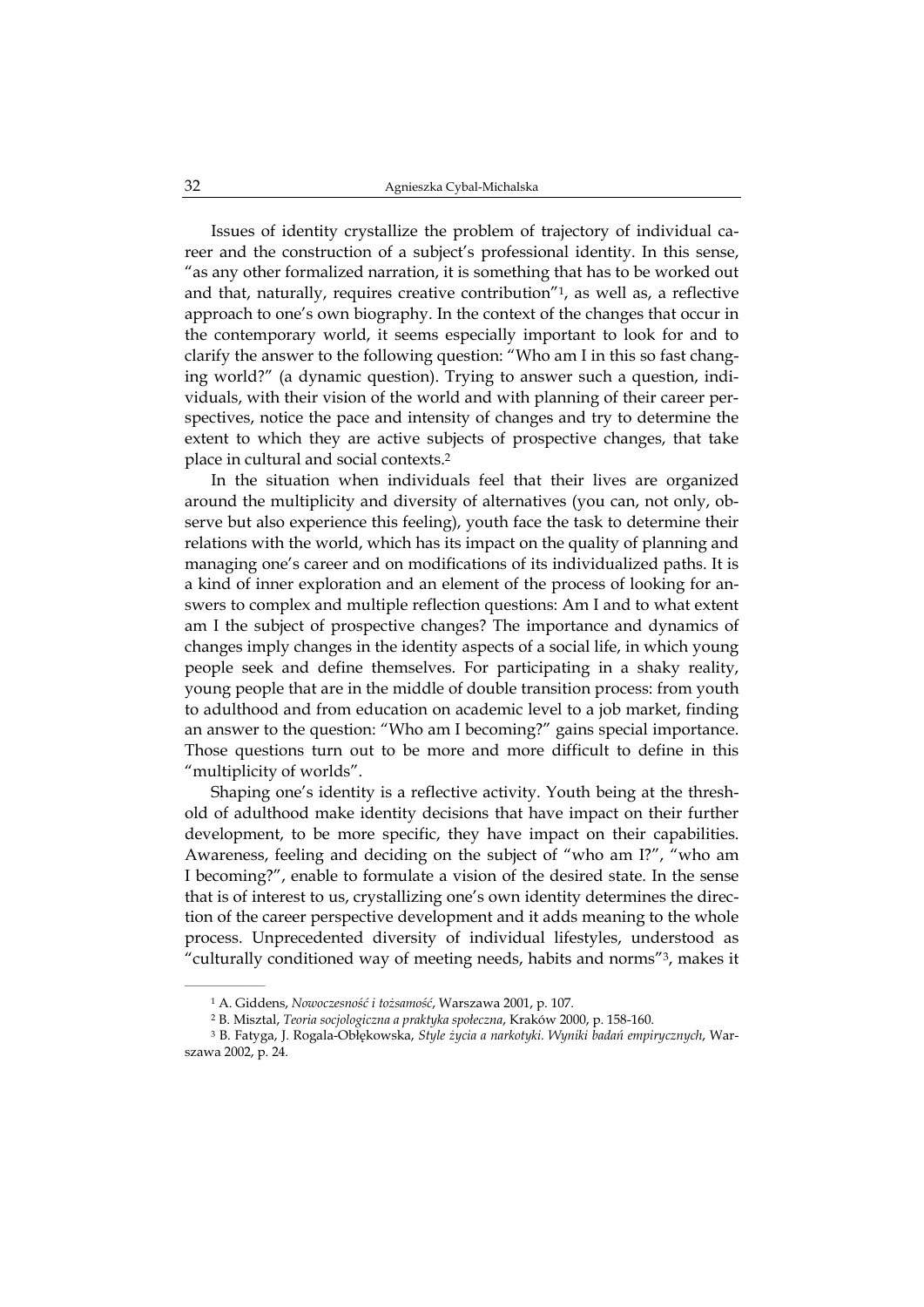possible or, even, necessary to live the change, where everyone "has to become a model for the era that we want to create."4 In this sense, the loss and permanent change of individual reference points updates the problem of *identity styles* and issues on "how identity is created and changed"5, depending on the social context and the quality of a young man's commitment in the process of exploration. The recognition and understanding of oneself favours the development of the feeling of agency and the sense of being responsible for it, the sense of obligations. Undoubtedly, all of these processes are significant when individuals plan their career paths.

Exploration is one of the most basic dimensions on the road of the identity crystallizing. This thesis is emphasized in psychological works by, among others, J. Marcia, Erikson and A. Brzezińska. The essence here is "looking back at oneself, contemplating oneself, trying to understand who I was, who I am and who I can be in the future, (…) which enables to realize who I am, one's own relations with the outside world and with the surrounding environment."6

The academic youth at the threshold of adulthood, face the necessity to constantly define themselves (in the situation of dominant change and ambivalence) and individualize (it is forced because young people lose their "communication" with the community) their own biography. In the course of one's life, career and its subjective meaning, has a special place. As E. Gurba puts it, it takes place "by taking personal initiative in the development of professional activities and social relations, in directing one's own learning and professional career, as well as planning one's own future."7 We can find the development of this idea in M. Berzonsky's identity styles concept. One can also acknowledge that it constitutes important adding to the theory of identity statuses by J. Marcia. Marcia refers to the identity structure as stable disposition of a subject, identity captured as a state (not as a process), which results from its development<sup>8</sup>. Yet, the identity is shaped

<sup>4</sup> I. Illich after: Z. Kwieciński, *Tropy, ślady, próby. Studia i szkice z pedagogiki pogranicza*, Poznań-Olsztyn 2000, p. 269.

<sup>5</sup> A. Jawłowska, *Tożsamość na sprzedaż*, [in:] *Wokół problemów tożsamości*, ed. A. Jawłowska, Warszawa 2001, p. 54.

<sup>6</sup> V. Stanišauskienė, after: J. Adomaitiene, I. Zubrickiene, *Career Competences and Importance of Their Development in Planning of Career Perspective*, Tiltai, 2010, 4, p. 90.

<sup>7</sup> D. Czyżowska, E. Gruba, A. Białek, *Typ orientacji społecznej a sposób konstruowania własnej tożsamości przez młodych dorosłych*, Psychologia Rozwojowa, 2012, 3, p. 58.

<sup>8</sup> See: M.D. Berzonsky, J. Cieciuch, B. Duriez, B. Soenens, *The how and what of identity formation: Associations between identity styles and value orientations*, Personality and Individual Differences, 2011, 50; D. Czyżowska, E. Gruba, A. Białek, *Typ orientacji społecznej*; M. Berzonsky, *Identity Style and Well-Being: Does Commitment Matter?* [in:] *Identity*, ed. M. Berzonsky, An International Journal of Theory and Research, 2003, 3.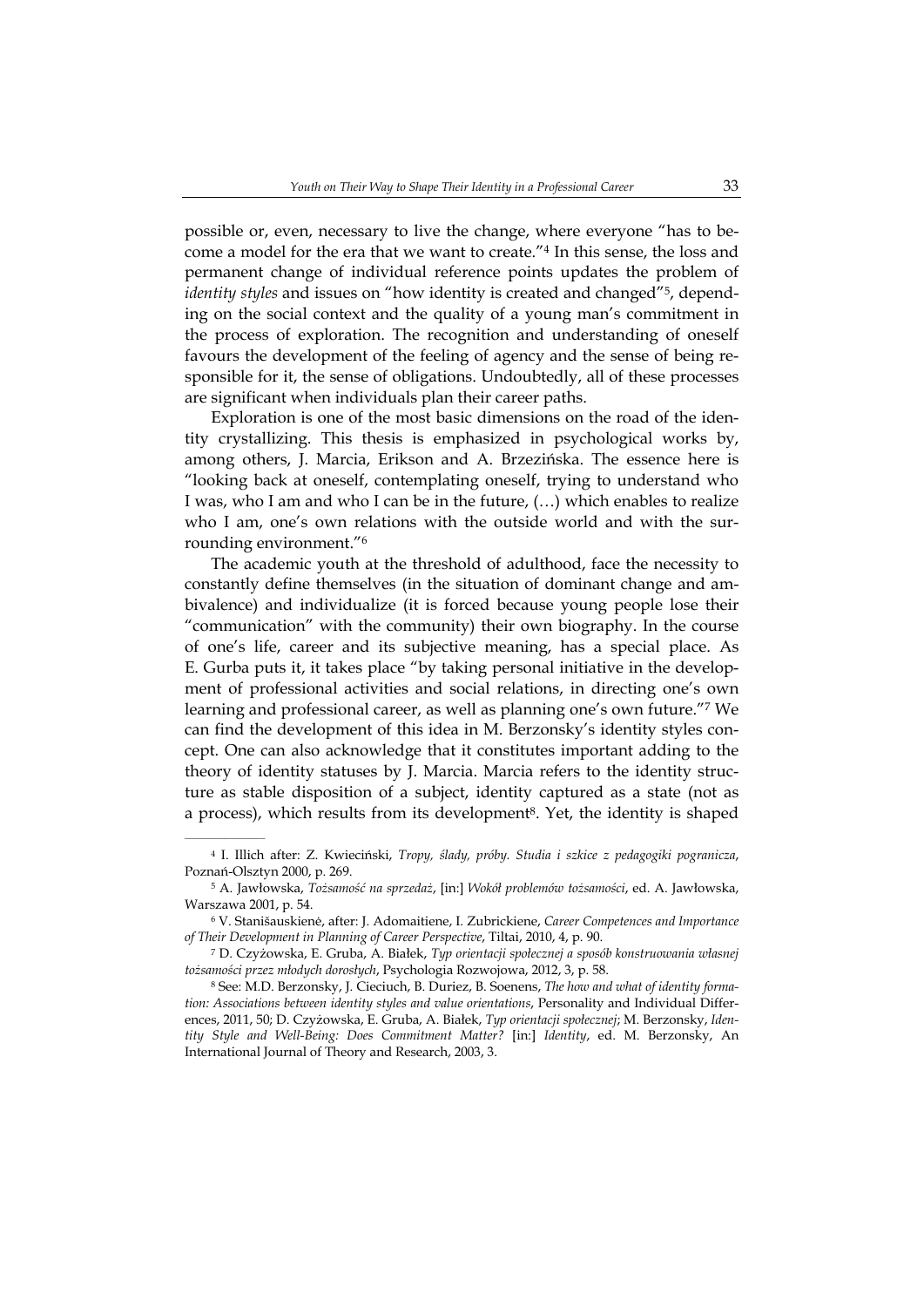in the context of social and cultural influences of the reality that constantly changes. M. Berzonsky's model makes it possible to dynamically capture the way that the identity crystallizes itself. Identity styles determined by socialcognitive processes refer to individual preferences in the processing of information about subjective "I", in decision making, in choosing a proper strategy to construct or avoid crystallizing one's own identity. The author understands and identity style, as "a way, in which individuals deal with solving problems linked with the nature of identity"9. In order to determine identity styles of the tested group of academic youth, as well as their profile of identity commitment, the reference was made to the identity style inventory10, created by M. Berzonsky. The identity style model, proposed by the author, refers to differences in individual processing of information relevant for identity and to differences in the content, making up a subject's selfconcept. For example, individuals can be focused on obtaining information, processing it deliberately and evaluating it, before they decide to commit and define themselves. Another way is to automatically adapt and to internalize normative recommendations of significant people in the group where given individuals belong to or of the whole groups.11 M. Berzonsky postulated that values influenced individuals' involvement in the process of shaping one's own identity and dealing with identity conflicts. Values motivate individuals and give direction to their lives. Aware, rational, typical for an informative style attitude to an identity issue is linked with values that point to independence and autonomy of a subject and, at the same time, to the

<sup>9</sup> D. Czyżowska, E. Gruba, A. Białek, *Typ orientacji społecznej*, p. 60.

<sup>&</sup>lt;sup>10</sup> The narration is a fragment of research on professional careers in the world of "boundless" careers as perceived from the perspective of university students, published in a paper titled: "Młodzież akademicka a kariera zawodowa" "University students and professional careers", Krakow 2013. What is more *Identity Style Inventory* by M. Berzonsky (1992) consists of 40 statements that refer to four different subscales: informative style scale, normative style scale, diffusion-avoidant style scale and the scale representing the style of commitment. The researchers used the adapted, translated into Polish version of the questionnaire. The translation was made by a psychologist – J. Byczkowska. I should mention that the author of the translation undertook the subject of identity styles in her MA thesis, written in UAM Institute of Psychology. The thesis is entitled: "Tożsamość we współczesności i style tożsamości a procesy poznawcze" (*Identity in the contemporary world and identity styles versus cognitive processes*), 2009 (supervised by Prof. A. Brzezińska). A respondent was asked to comment on a 5-level scale ( $n$ it doesn't concern me at all" - please mark number  $n1$ ";  $n$ it concerns me a lot" please mark number "5"). The statements allow to diagnose identity styles. The sum of the points given by a respondent constitutes the result of the study. In case of 9, 11, 14, 20 statements (they are marked with  $\mu^*$ ) the scoring is reversed. A significant difference in the results in one of the scales proves the dominance of one of the distinguished identity styles.

<sup>11</sup> M.D. Berzonsky, J. Cieciuch, B. Duriez, B. Soenens, *The how and what of identity formation*, p. 295.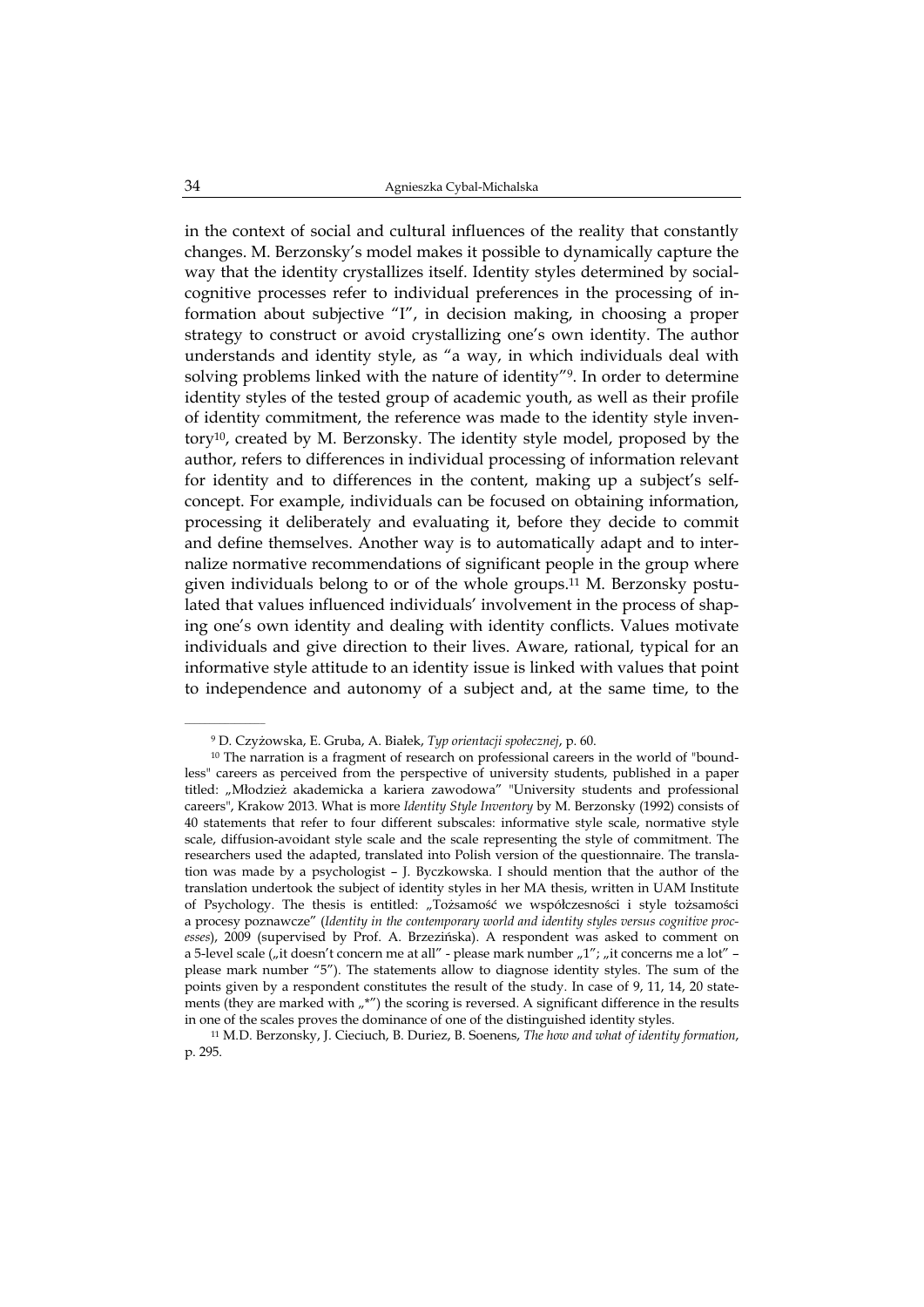ability to go beyond one's own pleasures and self-indulgence. A normative attitude to the identity aspect is associated with conformity, institutional commitment and responsibility values. The diffusion – avoidant attitude, full of "procrastination and evasion", is associated with selfishness, with focus on achieving personal pleasures and on avoiding distress.12

Cognitive orientations engaged in the identity crystallizing process can prove, as M. Berzonsky puts it, different identity styles, namely: the information style, the normative style, the diffuse-avoidant style and the commitment style, which is also called an identity commitment factor or strength of commitment. In the direct effects model, effects of identity processing style and engagement have a direct and independent contribution to the diversity of research results. The author points to the alternative, that is classifying the effect of an identity style by the level of commitment.13 However, as the author of the identity styles model emphasizes, "the identity formation is a dynamic, long process, in which the establishment of obligations may give new information and reactions which, as a result, may lead to the changes of priorities."14 The identity style inventory refers to beliefs, attitudes, ways of dealing with various situations, as well as to making decisions that are crucial for the identity construction and conflicts, as well as for life in general. Observed differences in identity styles of academic youth, that took part in the research, result from the differences in preferences in choosing socialcognitive strategies used when individuals are engaged (or not) in tasks, where they have to construct, maintain and/or reconstruct the sense of identity.15

For the academic youth<sup>16</sup>, that took part in the research, the most typical style turned out to be the one which represents commitment (the average rank – 3,57). The next most typical style is the information one (the average rank – 2,88) and, then – normative (the average rank – 2,09). These styles of processing information indicate an orientation for making relevant (for the identity) decisions, during its formation. According to A.M. Berman,

 $\mathcal{L}=\mathcal{L}=\mathcal{L}=\mathcal{L}=\mathcal{L}=\mathcal{L}$ 

16 The research took place in 2012. It included 352 students in total. The subject of the study was university students in their recent years of studies, so they are on the verge of entering the job market. The students represented three universities: Adam Mickiewicz University in Poznań, Poznan University of Medical Sciences and Poznan University of Technology. Thus, the academic youth that took part in the research, represented diversity of specializations. These are: social science – pedagogy, special education; humanities – history; legal science – law; medical science – medicine; technical sciences – automation and robotics, computer science and electrical engineering.

<sup>12</sup> Ibidem, p. 297-299.

<sup>13</sup> Ibidem, p. 133-134.

<sup>14</sup> Ibidem, p. 299.

<sup>15</sup> Ibidem, p. 295.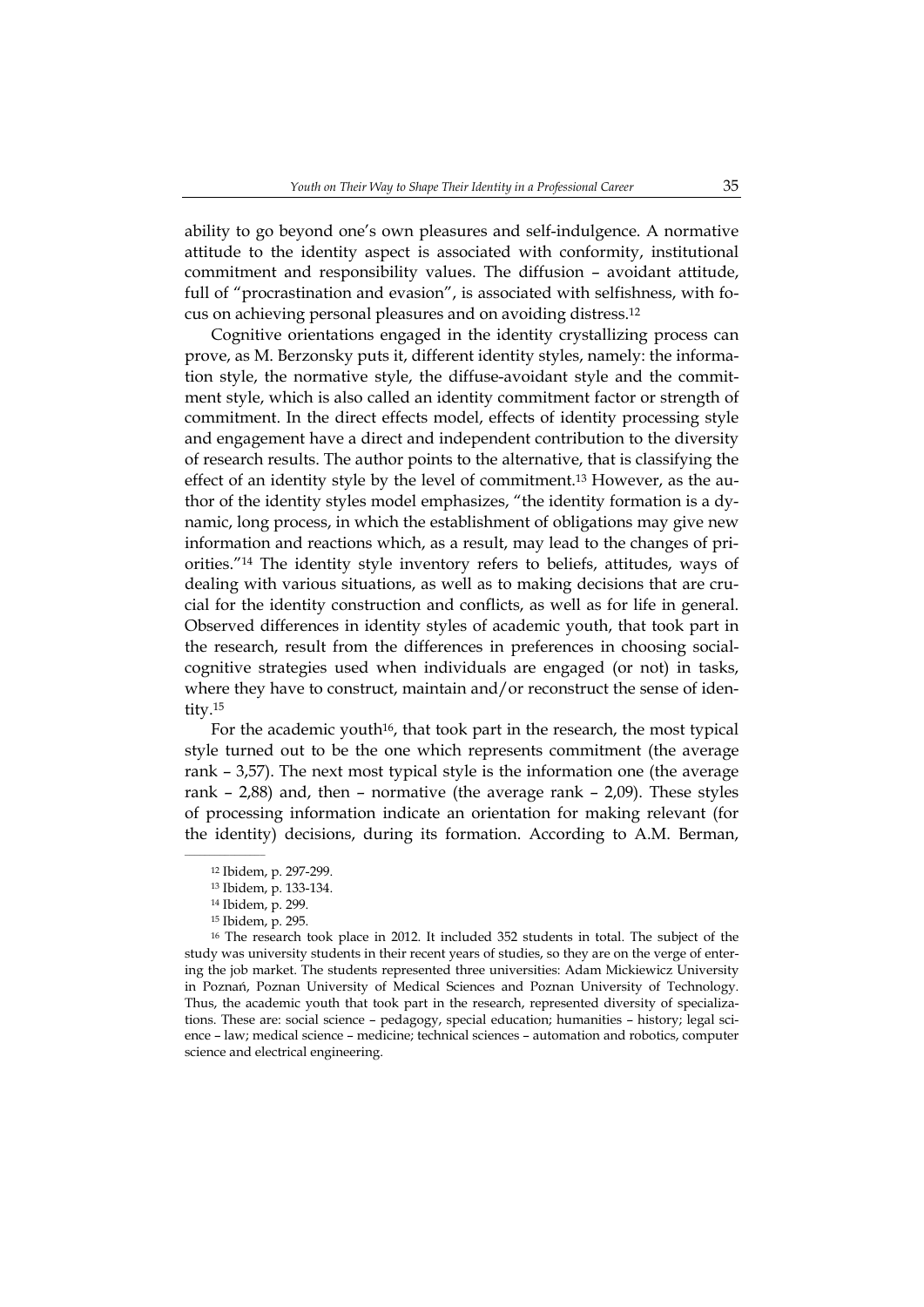S.J. Schwartz, W.M. Kurtines and S.L. Berman, when you compare identity styles and identity statuses, the information style is associated with achievements and moratorium , while the normative style is associated with exclusion.17 The diffusion – avoidant style was the least represented one among the respondents (the average rank – 1,46), where diffusion is associated with the identity status.18 The scale of commitment reflects the power of motivation, readiness, stability in the realization of interiorized system of values, stability in making decisions associated with identity and in the pursuit to fulfill one's goals. The identity commitment gives a subject a sense of meaning and focus on the goals. Internalized standards and criteria serve as a reference point when evaluating feedback from solving problems. Commitment can be either cognitive, based on information and it can reflect the extent to which ideas and beliefs have been developed and are justified by the subject in the context of rational ideas and evidence, or emotional which reflects persistent sense of subjective certainty that is often devoid of rationality.19 For a subject the identity commitment is a medium of sense and direction. It also refers to the system of values that is used to monitor, evaluation, behaviour adjustment and reading feedback. The force of engagement is positively correlated with careful decision making and with an ability to deal with problems and it is inversely proportionally correlated with the tendency to delay or to feel panic when one is to make a decision.20 According to P. Brickman, commitment "stabilizes an individual's behaviour, which, under these circumstances, would be exposed to changes<sup>"21</sup>. The identity commitment is reflected in the following scale statements: a) the question of religious beliefs, I know what I believe in and what I don't believe in;  $(1 - 7.1\%; 5 - 40.1\%)$ : 22 b) I know what I want to do in the future;  $(1 - 2.1\% \cdot 5 - 38.2\%)$ ; c) as for religion, I am not entirely sure what I believe in\*;  $(1 - 5.0\%$ ;  $5 - 49.3\%)$ ; d) I am not sure what kind of values I really obey\*;  $(1 - 3.6\% \cdot 5 - 51.5\%)$ ; e) I have more or less stable political views; I know my opinion about the direction that the government and my country should fol-

<sup>17</sup> A.M. Berman, S.J. Schwartz, W.M. Kurtines, S.L. Berman, *The process of exploration in identity formation: the role of style and competence*, Journal of Adolescence, 2001, 24, p. 514.

<sup>&</sup>lt;sup>18</sup> The Friedman test was used in statistical calculations (chi-squared =  $528$ , 13, df = 3, T). It enabled us to notice that there is a significant statistical relationship between distinguished identity styles.

<sup>19</sup> M. Berzonsky, *Identity Style and Well-Being*, p. 138-139.

<sup>20</sup> Ibidem, p. 132-133.

<sup>21</sup> Ibidem, p. 133.

<sup>22</sup> Percentage results show how the respondents commented on all the statements associated with the quality of identity styles. They used a five-level scale. The percentages are given in brackets, taking into account diametrically contrary results  $\int_{a}$  it does not concern me at all" please choose 1; "it concerns me a lot" - please choose 5.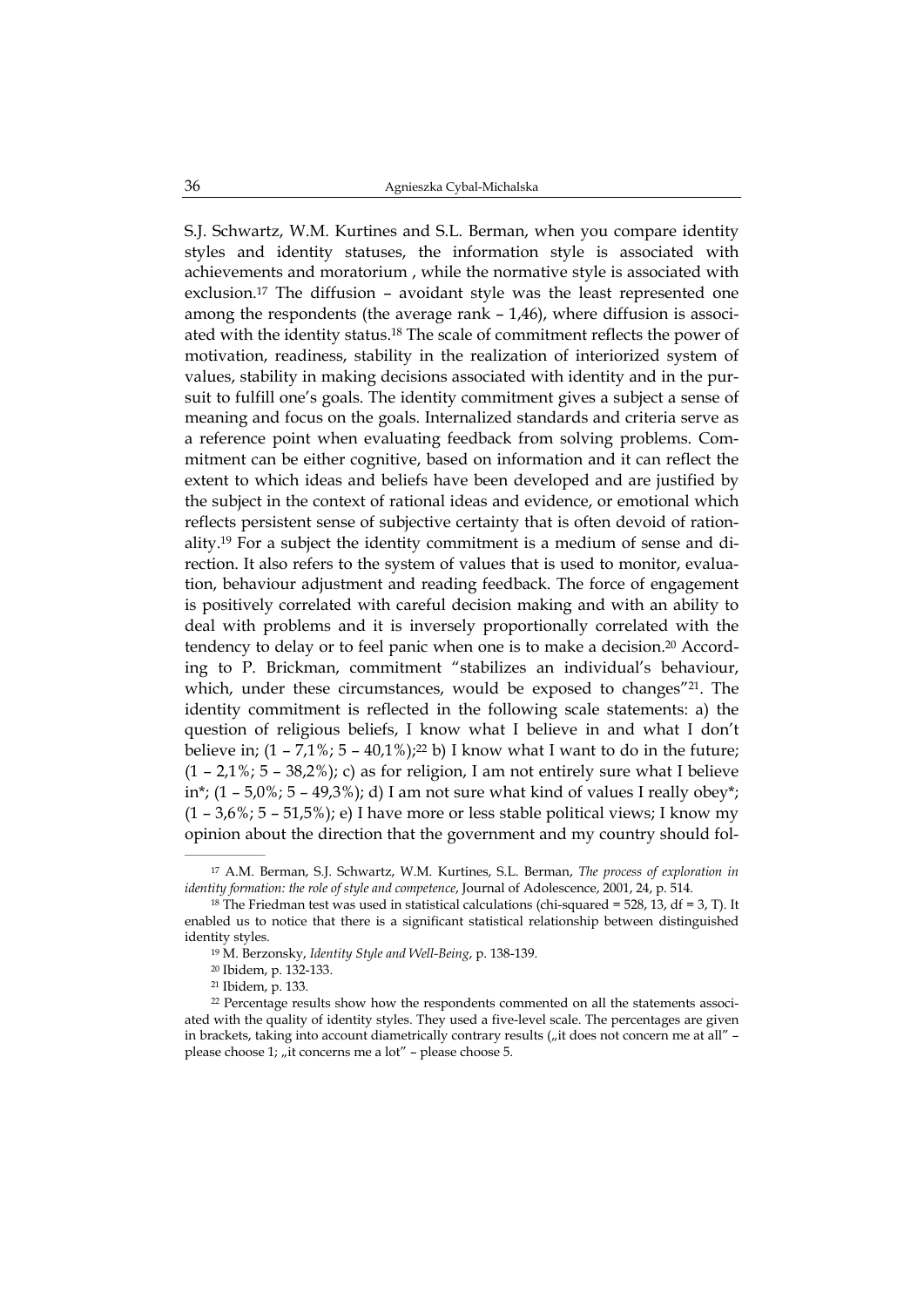low;  $(1 - 17.9\%; 5 - 18.8\%)$ ; f) I am not sure what I want to do in the future\*;  $(1 - 5.1\%; 5 - 47.8\%);$  g) I am very interested in my studies; this field of study really suits me;  $(1 - 3.0\%; 5 - 45.1\%);$  h) I don't know which profession I should choose or how I should change my profession\*;  $(1 - 0.3\%)$ ; 5 – 43,5%); i) I have formed my system of values, which I use when I make a decision;  $(1 - 7.1\%; 5 - 40.1\%);$  i) I think that when you want to live your life to the fullest, you have to be committed to some values and ideas;  $(1 - 2.1\% \cdot 5 - 27.1\%)$ . The identity commitment is especially characteristic for the academic youth that completed a secondary school, in a class with a biological – chemical profile (ANOVA;  $P \le 0.0001$ ) and for the young people, who study medical and social sciences (ANOVA;  $P \le 0.0001$ ), that is, future doctors and pedagogues. This kind of commitment and responsibility for agency is also characteristic for students who don't know or who don't predict difficulties or problems (ANOVA;  $P = 0.007$ ), which may seem crucial after graduation. It is not surprising to see that the identity commitment is also very characteristic for students who have not changed their professional plans since the beginning of their studies (ANOVA;  $P = 0.002$ ) and for respondents who are "totally" certain that their future profession is the most suitable for them (ANOVA;  $P \le 0.0001$ ). M. Berzonsky proved that the identity commitment was associated with subjectivity and a sense of agency.23 To be motivated, ready and stable in realizing an internalized value system, it seems easier for people, who "often" or "very often" cherish life (ANOVA;  $P \le 0.0001$ ), for students who do not feel lonely (ANOVA;  $P = 0.002$ ) and for respondents, who experience very satisfactory friendship (ANOVA;  $P = 0.046$ ). The involvement factor is the biggest among respondents who have perceived their lives as "successful" so far (ANOVA;  $P \leq 0.0001$ , whereas people who describe their lives as "unhappy" represent the lowest involvement factor. In this context, it is worth referring to K. Lee's reflections about the need to include the emotional aspect (together with the cognitive one) of the decision making process in the studies of the agency of subjects. K. Lee's research shows that even those students, whom we may call as determined in the development of their career paths, declare they have difficulties with making decisions. They are wondering if a chosen career path will be satisfying and fulfilling their needs and expectations. To specify the status of a career decision, anticipation of effectiveness of coping with career construction, it is crucial to identify emotional states of a subject. Such an analysis may be used, inter alia, to better understand the experience

<sup>23</sup> M. Berzonsky, *Identity Style and Well-Being*, p. 134.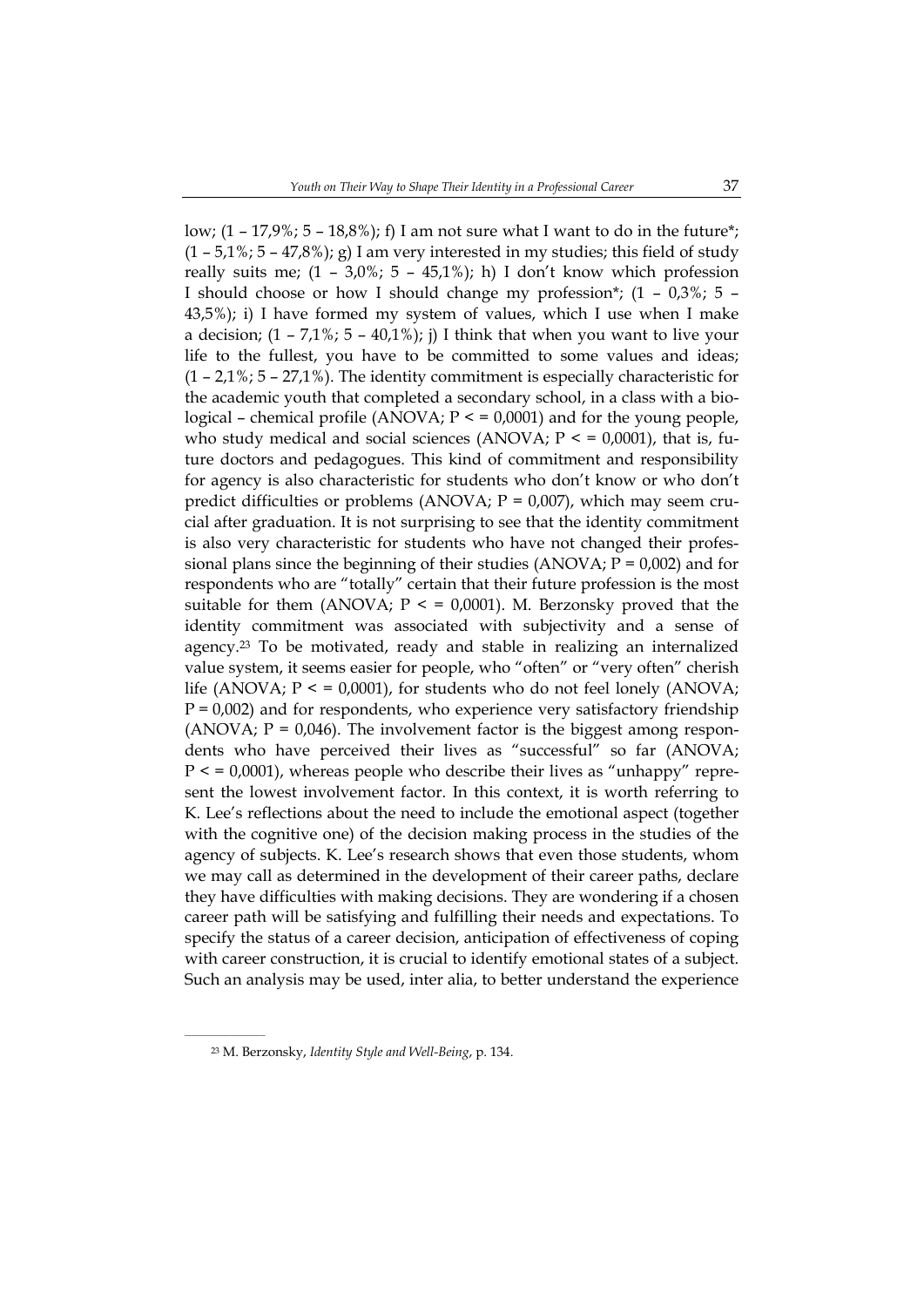of career indecision.24 Undoubtedly, the identity style of academic youth referring to the commitment factor, showed their transition from the inside exploration phase to the commitment phase, which is, as Brzezińska indicates, the exemplification of the identity achieved. From the cognitive point of view, it is an important indicator that can be used to identify what kind of a relationship young people have with their careers.

The informative style is characteristic for individuals who, in the process of identity construction, or more precisely speaking - before making binding identity decisions, look for information. Ways of exploration in the process of identity crystallization are based on independent and active search and working through the multiplicity of various informative data. The essence here is the reference to such elements of SELF as: personal standards, goals, the value system25. People with the information identity style act in a thoughtful way, intentionally seek, evaluate and refer to the information they find useful. The information style if characteristic for individuals, who have reflections on their own views, evaluating them repeatedly, especially in the situations when they get contradictory feedback. The information identity style is positively correlated with the need to know, with cognitive complexity, self-reflection, with rational dealing with problems, with careful decision making, being open to new experience and with conscientiousness. The information identity style is associated with subjects' activity and their competent causative agency. Among regulatory processes, E.L. Deci and R.M. Ryan distinguished *integration.* Activities requiring awareness of one's own purposes, values and standards constitute the result of integrated selfregulation, the subjects' choices from a lot of possibilities, that by the act of making a choice, determine subjects to act according to their own preferences.26 The scale of the information style is reflected by the following statements: a) I spend a lot of time seriously thinking what I should do with my life;  $(1 - 9.1\%; 5 - 15.3\%)$ ; b) I spend a lot of time reading and talking to others about religious matters;  $(1 - 42\%)$ ;  $5 - 3.81\%)$ ; c) when I talk to someone about important matters, I try to understand their point of view and see the problem from their perspective (1 – 2,1%; 5 – 32,9%); d) I have spent a lot of time reading and trying to understand political matters  $(1 - 45.1\% \cdot 5 - 8.4\%)$ ; e) I very often talk to a lot of people about values and rules to set up my own system of values  $(1 - 20.6\%; 5 - 5.4\%);$  f) when I have a personal problem, I try to analyze a situation to understand it  $(1 - 1.2\%; 5 - 43.1\%)$ ; g) I think

<sup>24</sup> K. Lee, *Coping with Career Indecision: Differences between Four Career Choice Type*, Journal of Career Development, 2005, 4, p. 280-281.

<sup>25</sup> D. Czyżowska, E. Gruba, A. Białek, *Typ orientacji społecznej*, p. 61.

<sup>26</sup> M. Berzonsky, *Identity Style and Well-Being*, p. 132, 139.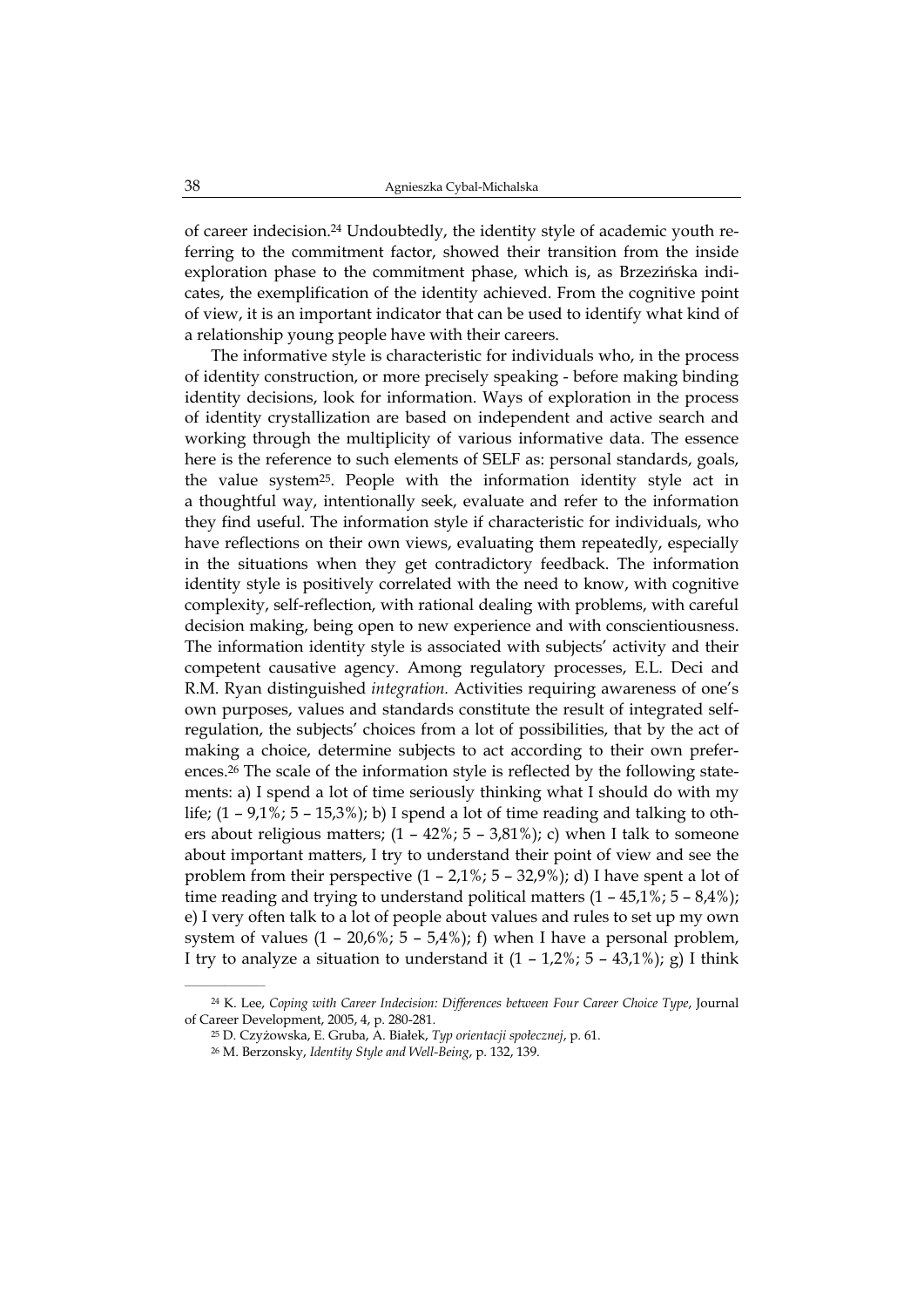that when I have a problem, the best way to deal with it, is going to a specialist (a priest, a doctor, a lawyer)  $(1 - 36.7\%)$ ; 5 – 6.3%); h) I discover that personal problems often turn out to be interesting challenges (1 – 16,5%; 5 – 9,1%); i) when I have to make a decision, I like spending a lot of time considering various options  $(1 - 4.9\%; 5 - 27.7\%)$ ; j) I like being responsible for dealing with problems, that I face just by myself  $(1 - 6.4\%; 5 - 23.5\%); k)$ when I make important decisions, I want to have as much information as possible  $(1 - 1.0\%; 5 - 61.7\%)$ . The information style is especially characteristic for people, who study medicine and humanities  $(ANOVA; P = 0.008)$ . Future doctors and historians explore the inside by searching for information, retreating deep into oneself, taking personal values and interiorized standards as reference points. Active exploration of alternatives, looking for information and flexibility in making commitments $27$  – these are the attributes characteristic for this group of youth. Research shows that the information style is associated with "insight into oneself, open mind, strategies for coping with problems, careful decision making, cognitive complexity, emotional autonomy, empathy, adaptive self-regulation, high levels of commitment and achieved identity status."28 The research done by D. Czyżowska, E. Gruby and A. Białek shows that there is a connection between the information identity style and orientation towards socially aware collectivism. Thus, you may assume that students of medicine and history will be characterized by discovering and noticing similarities with other people and paying attention to common goals. People who are possibly characterized by socially aware collectivism, also tend to be not willing to submit to authorities.29

The normative style refers to ways in which individuals deal with important for SELF decisions through acceptance and internalization of expectations of people significant for a subject or existing social norms. Resolving identity conflicts takes place by referring to such SELF components as: family, nation, religion.<sup>30</sup> "Normatively" oriented individuals hardly show willingness to explore the insight, they have a clearly defined course of action, limited tolerance for contradictory information. They are also closed to information that may threaten their personal beliefs and a system of values. According to E.L. Deci and R.M. Ryan (1991), the normative process is linked with the internalization of standards, goals, values of important peo-

<sup>27</sup> See: A.M. Berman, S.J. Schwartz, W.M. Kurtines, S.L. Berman, *The process of exploration in identity formation*, p. 514.

<sup>28</sup> M.D. Berzonsky, J. Cieciuch, B. Duriez, B. Soenens, *The how and what of identity formation*, p. 296.

<sup>29</sup> See: D. Czyżowska, E. Gruba, A. Białek, *Typ orientacji społecznej*, p. 60, 64.

<sup>30</sup> Ibidem, p. 60-61.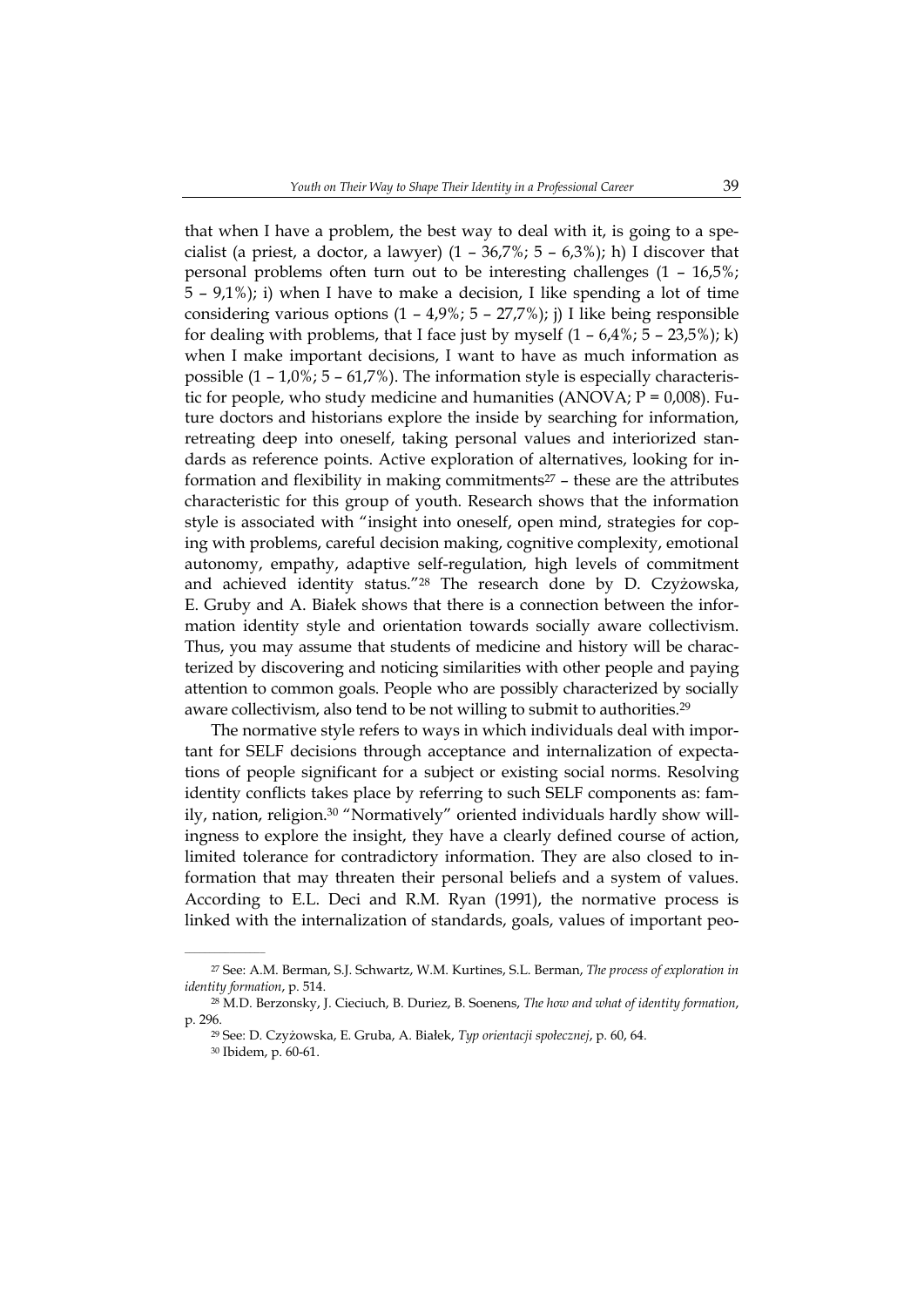ple and it makes subjects feel that commitment is not fully their own. Their actions are accompanied by anxiety, caused by possible guilt, approval or duty.31 The following are the claims of the normative style: a) I am usually guided by the values, I was raised with;  $(1 - 2.1\%; 5 - 37.5\%);$  b) I have always had a purpose in life. I was brought up in a way so that I know what my goals are  $(1 - 4.7\%$ ,  $5 - 24.3\%)$ ; c) as for religion, I have always known what I believed in and what not; I have never had any serious doubts  $(1 - 20.1\%; 5 - 20.7\%)$ ; d) since high school, I have always known that I will go to the university and what course of studies I will choose (or that I will not go to the university)  $(1 - 7.2\%; 5 - 53.0\%)$ ; e) I think that it is better to have a permanent system of beliefs than to have an open mind  $(1 - 18.1\%)$ ; 5 – **57**,**9**%); f) I think it is better to have an established system of values, than to consider alternative systems  $(1 - 7.9\% \cdot 5 - 10.9\%)$ ; g) once I know a solution to a problem, I'd rather stick to it  $(1 - 1.0\%; 5 - 24.6\%);$  h) I prefer situations, where social norms and standards are available  $(1 - 7.4\% \div 5 - 9.2\%)$ ; i) I think that when I have a problem, it is best for me to rely on the advice given to me by my family and friends  $(1 - 5.2\% \cdot 5 - 76.8\%)$ . The normative style is mostly characteristic for the respondents, who finished biological – chemical profile in high school (ANOVA;  $P = 0.038$ ) and for young people who, currently, do not know what problems may appear crucial after graduation. Acceptance and internalization of expectations of important people with the axionormative level of culture are the most characteristic for academic youth representing the sphere of medical sciences (doctors) and social sciences (pedagogues) (ANOVA;  $P \le 0.0001$ ). Hence the conclusion that internalizing social norms and standards and giving them specific individual meaning is most characteristic for future doctors and pedagogues. Resolving of identity conflicts by referring to important people and to social norms is also peculiar to young people, who declare that they "often", or even "very often" enjoy life (ANOVA;  $P = 0.022$ ) and to respondents who experience the value of friendship (ANOVA;  $P = 0.21$ ). Being guided by group norms, referring to SELF components depicting important socializing agenda (family, nation, religion) – these are the characteristic features of people who have judged their lives as "successful' so far (ANOVA;  $P \leq P$ 0,0001). The normative style, typical for this group of academic youth, is characterized by, as M. Berzonsky concluded, little exploration of alternatives, subservience, tendency to obey authorities, allegiance to norms and dogmas, conformity to the social and family expectations and rigidity of atti-

<sup>31</sup> M. Berzonsky, *Identity Style and Well-Being*, p. 132, 139.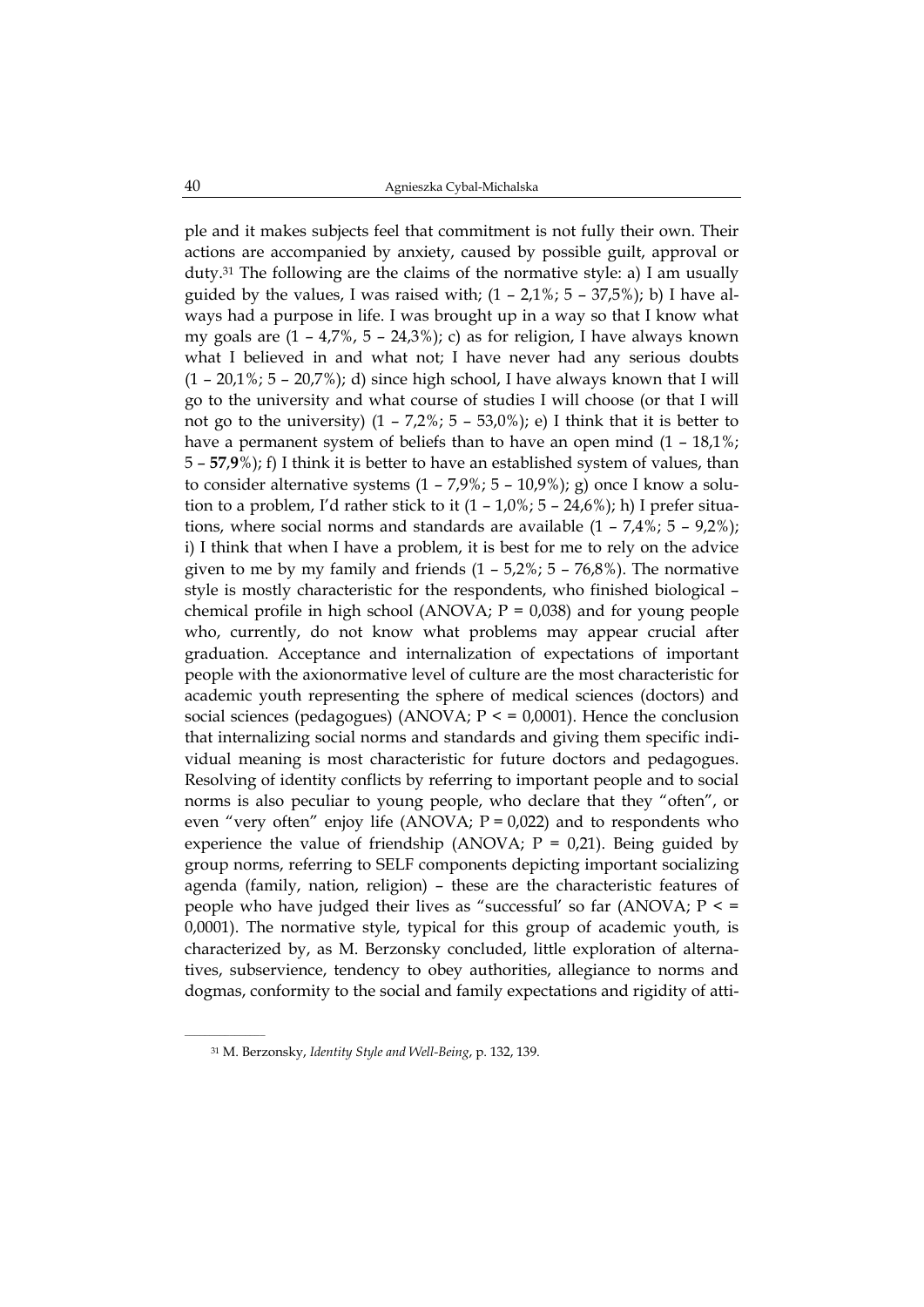tudes when making a commitment.32 Moreover, the normative orientation can strengthen, what Langer (1989) calls "immature, cognitive commitment". Commitment based on emotions ("cognitively immature") takes place without the participation of critical thinking and without the assessment of information. However, commitment based on emotions with little participation of evidence that can be proved or justified (in the contexts, in which problems, demands and standards are rather stable), the power of commitment itself promotes effective functioning of a subject, regardless of the level of rationality shown in attitudes. Thereby, commitment based on emotions can realize an obligation which is exemplification of subjects' activity and their agency competence.33

The scale of the diffuse – avoidant style reflects the attitude of procrastination and putting off decisions important for shaping of one's identity. Individuals with diffusion – avoidant style avoid confronting their personal problems as long as possible and they put off making crucial decisions. Their behaviour is mostly determined by situational factors. Popularity, making an impression and reputation are the central and most important components in the structure of the SELF in this style.34 In case of individuals classified as representing the diffusion – avoidant style, requirements linked with and assigned by the situational context, usually dictate or limit behavioural reactions of a subject. The diffusion – avoidant style of identity is positively correlated with emotional strategies of dealing with problems, situational variability, neuroticism and depressive reactions, as well as meticulousness and cognitive curiosity.35 In M. Berzonsky's model of identity styles, diffusion and avoidance is something more, than scattered, "lost" Self. This style "is associated with strategic attempts to avoid or hide potentially negative, relevant feedback (…) with little commitment and with external location of control, as well as with impulsiveness". The following statements are typical for the diffusion – avoidant style: a) I am not totally sure what I do at this university (at work); I think that everything will just sort out by itself; (1 –  $36,5\%$ ; 5 – 5,6%); b) it does not pay off to think about values and rules of conduct in advance; I make decisions when things happen;  $(1 - 22.6\%)$ ;

<sup>32</sup> A.M. Berman, S.J. Schwartz, W.M. Kurtines, S.L. Berman, *The process of exploration in identity formation*, p. 514.

<sup>33</sup> M. Berzonsky. *Identity Style and Well-Being*, p. 139.

<sup>34</sup> D. Czyżowska, E. Gruba, A. Białek, *Typ orientacji społecznej*, p. 61.

<sup>35</sup> M. Berzonsky. *Identity Style and Well-Being*, p. 131-132. Research done by, among others, M. Berzonsky and L. Kuk (2000) or by J.M. White and R.M. Jones, (1996) resulted with conclusions that individuals, who are characterised by the diffusion – avoidant style, experience various behavioural problems, eating disorders, neuroticism and depressive reactions, as well as problems with addition to alcohol and drugs (ibidem, p. 138).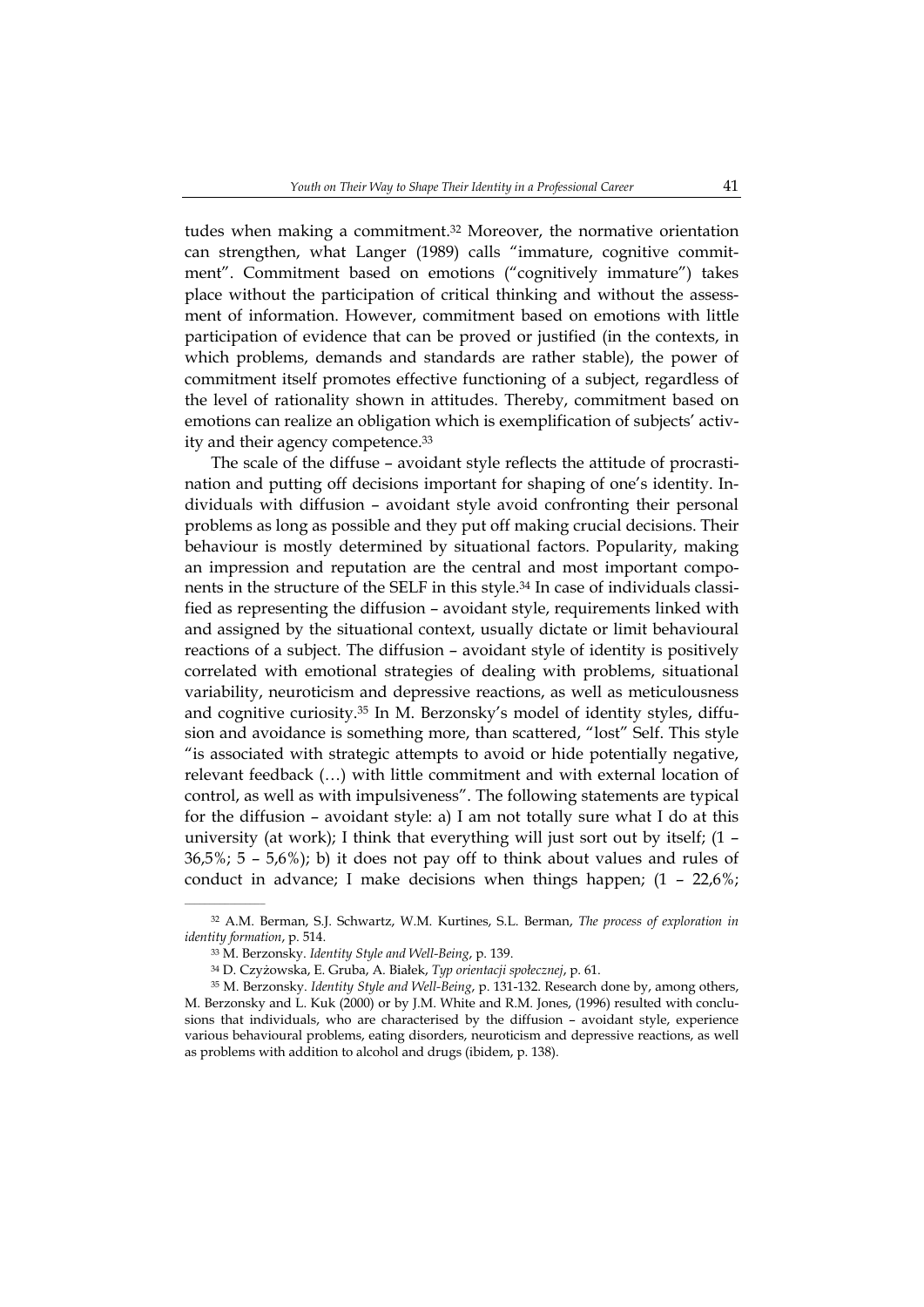5 – 4,7%); c) time and again, when I did not pay attention to my problems, they just solved themselves  $(1 - 24.2\%; 5 - 6.3\%)$ ; d) I don't think about my future yet; I have plenty of time to do that  $(1 - 53.7\%)$ ; 5 – 1,8%); e) when I have to make a decision, I try to wait as long as possible to see what will happen  $(1 - 20.8\%; 5 - 8.7\%)$ ; f) it is best not to take life too seriously; I just try to enjoy it  $(1 - 13.3\%; 5 - 8.8\%)$ ; g) I try not to think about problems and avoid them as long as possible  $(1 - 22.7\%)$ ; 5 – 5,2%); h) I try to avoid personal situations which require a lot of thinking and dealing with them  $(1 - 19.6\%; 5 - 4.3\%);$  h) I sometimes do not want to admit that a problem may occur and things are just sorted out by themselves  $(1 - 16.0\%; 5 - 7.4\%);$ i) when I know that a given situation will be stressful for me, I try to avoid it  $(1 - 6.7\%)$ ; 5 – 17,9%). The diffusion – avoidant style of identity is more typical for female students, than for male ones (test  $z$ ;  $p = 0.035$ ). In the tested group of academic youth, women more often than men avoid solving their personal problems and they more often tend to react situationally to events. What is interesting, D. Czyżowska, E. Gruba and A. Białek present diametrically different results. In their research on young adults, differences linked with sex show that it is men, who have dominantly diffusion – avoidant style of identity, whereas women more often deal with identity problems in a way, which is characteristic for a normative identity style. Moreover, what is cognitively interesting, a link between the diffusion – avoidant identity style and the orientation to hierarchal collectivism has been noticed. Thus, one may say that it is probable that the group of female students who have taken part in the research, will be characterized by the emphasis on the integrity of the group, tendency to submit to authorities and the focus on the intergroup competition.36 Respondents who used to be good students in the secondary schools (ANOVA;  $P = 0.010$ ) and students (female and male) representing humanistic sciences (ANOVA;  $P = 0.018$ ) avoid solving identity conflicts to the greatest extent. One can, therefore, conclude that for these groups of young people, it will be characteristic to procrastinate facing conflicts and identity problems as long as it is possible. Whereas, their actions, making decisions and choices will be accompanied by behaviours that, first and foremost, reflect an answer to the outside context and taking into account consequences. However, the moment of compatibility (behaviour – context) is a rather short-term, than long-term modification, that can influence self-identification.<sup>37</sup> The smallest tendency to react situationally to events, avoiding confronting problems and externally located control of

 $\mathcal{L}=\mathcal{L}^{\mathcal{L}}$ 

<sup>36</sup> See: D. Czyżowska, E. Gruba, A. Białek, *Typ orientacji społecznej*, p. 63-64.

<sup>37</sup> See: M.D. Berzonsky, J. Cieciuch, B. Duriez, B. Soenens, *The how and what of identity formation*, p. 296.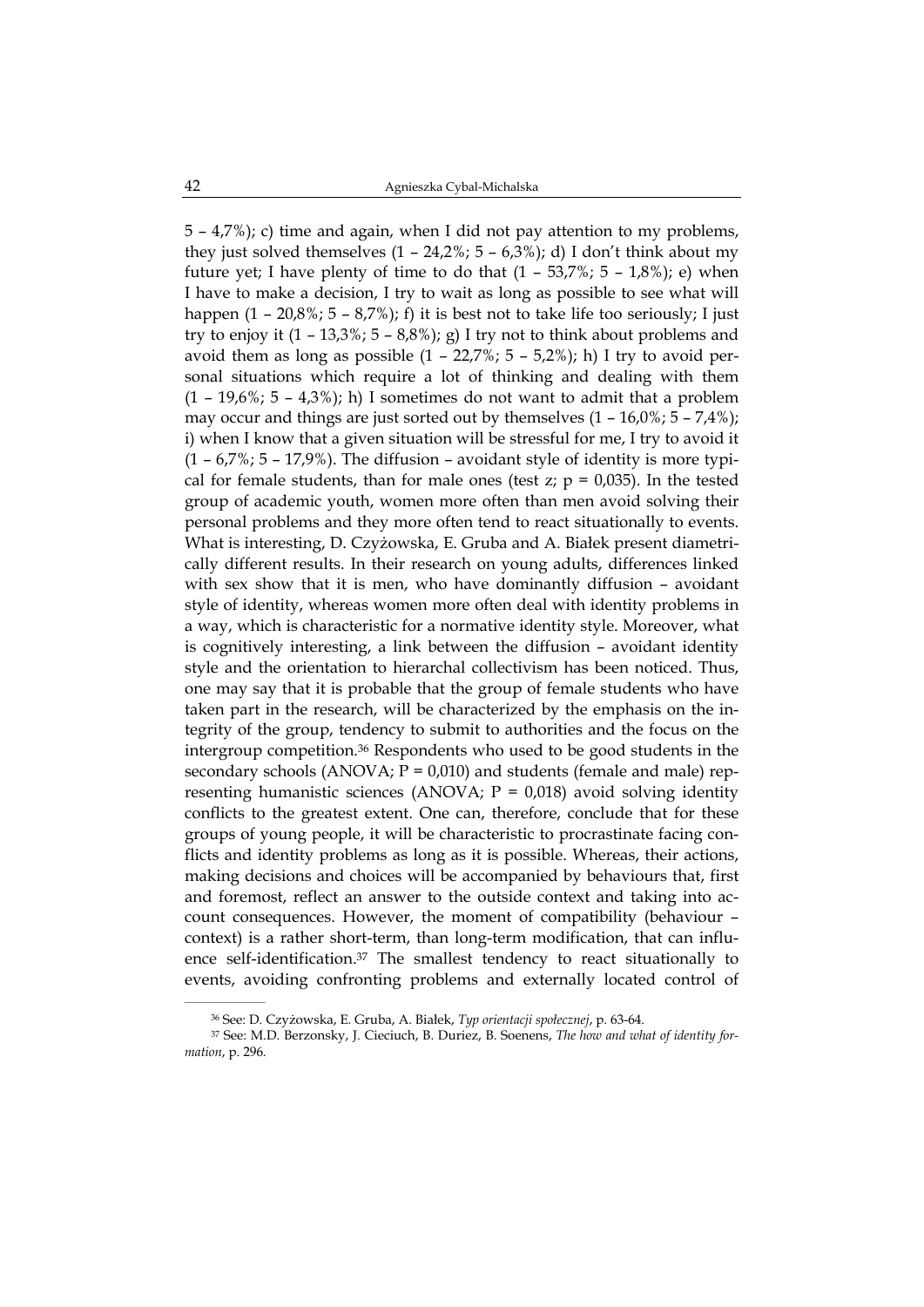hope are the characteristic features for people who used to be excellent students in secondary schools, law students and respondents who declare that their future profession is "totally" for them (ANOVA;  $P = 0,001$ ). Distinguished groups of respondents choose to confront their problems rather than to postpone, avoid or delay resolving problem situations. The distinguished group of young people will not avoid systematic exploration and the necessity to make decisions.

In the most general sense, a subject's career is the result of interactions of possibilities inherent to a subject and the ones embedded in the world. A subject's orientation to a vast time horizon should be accompanied by the reflection about *determinants of career choices.* In this aspect, indicators of views of the studied group of academic youth were answers to the question focused on chosen factors (on the macro, mezzo and micro levels), that can have an impact on career choices. The picture that is emerging from the research exploration points to the fact that career choices of the students that took part in the research, are, according to them, mostly determined by their preferences (69,5%) – "what I want and decide to do". Apart from creative power, the students also emphasize the importance of the power of agency – entering the path of action, achieving goals arising from their own preferences. "Being the creator and the causer of the events arising from one's own preferences"38 is especially emphasized by the academic youth has not changed their professional plans since the beginning of their studies (ANOVA;  $p \le 0.0001$ ) and, which is not surprising, the academic youth, for whom a career means "constantly growing possibilities of action, pleasure that comes from looking at the vast sphere of issues that are up to you and nobody else, happiness that comes from the risk of rock climbing" (ANOVA;  $p = 0.004$ ). Having conviction that one is an agent who really has impact on the surrounding reality, is also typical of people, who "from time to time" or even "rarely or never" enjoy life (ANOVA;  $p \le 0.0001$ ), as well as of students who consider their life so far as wonderful and successful (ANOVA;  $p \leq 0.0001$ . It implies seeing this group of youth in the category of agents, where the essence is being ready to be responsible for agency. A relationship between subjective agency and a style representing identity commitment (S; rho =  $0.348$ , p =  $0.0001$ ) confirms the above thesis. Female students show more approval an praise for subjective conviction about the possibility to influence the course of events, than male students (test  $z$ ;  $p = 0.44$ ), young people of twenty-two years old, more than elder ones (these are, most often,

<sup>38</sup> M. Czerepaniak-Walczak, *Między dostosowaniem a zmianą. Elementy emancypacyjnej teorii edukacji*, Szczecin 1994, p. 106.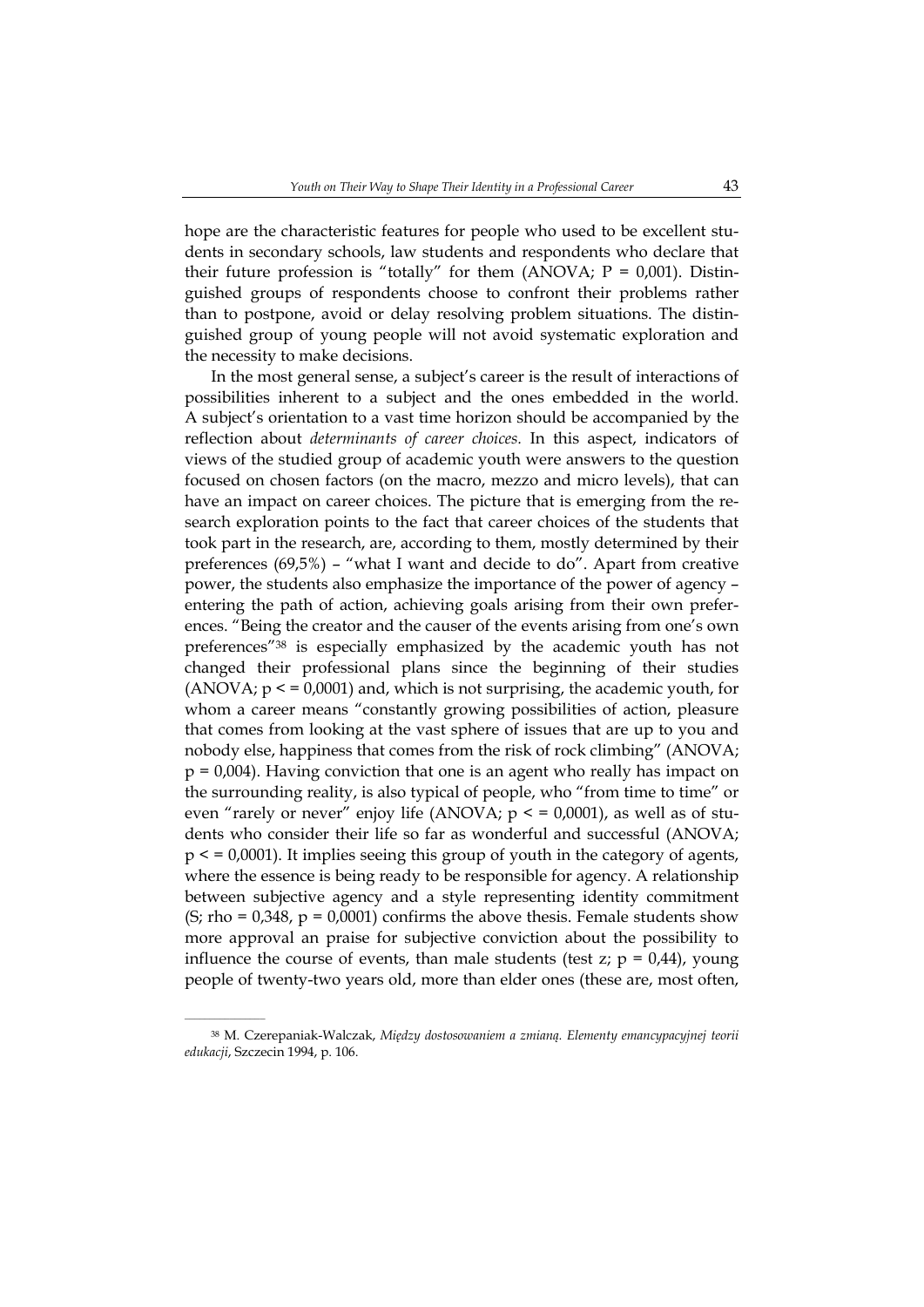students of penultimate of final year of study) (test  $z$ ;  $p = 0.004$ ), as well as young people who got their certificates of secondary education from a secondary school with a biological – chemical profile, rather than humanistic or mathematical – physical profiles (ANOVA;  $p=0,001$ ), students representing medical sciences, law and social sciences, more than respondents studying humanistic or technical sciences (ANOVA;  $p = 0.036$ ). This conviction of being an agent is accompanied by the image of "self" determining the quality of a subject's activity. The normative identity style  $(S;$  rho = 0,131;  $p = 0.018$ ) turned out to be crucial in the context of the narration of a career development. It emphasizes the creativity and agency in the context of decision making. What is interesting in the conducted analyses, is the inversely proportional relationship between agency resulting from one's own preferences and diffusion – avoidant style of identity  $(S; rho = -0.201; p \le 0.0001)$ . Individuals avoiding resolving identity conflicts and reacting to events in a situational way, do not show the sense of agency when making career decisions. People with a diffusion – avoidant identity style are not guided by what they really want. The specificity of the diffusion – avoidant style allows to predict the lack of a relationship between this style and other possible determinants of career choices. As a matter of fact, the analysis of the research results proves that, showing, which is not a surprise, that there is a relation between diffused identity style and recognition that career choices are determined by randomness, which cannot be controlled (S; rho =  $0.265$ ; p < = 0,0001).

According to respondents, requirements and social pressure have also impact on career choices (34,2%), as well as qualities acquired through upbringing and socialization (30,8%). University students, that can be described as showing commitment identity style (S;  $q = 0.184$ ;  $p \leq 0.0001$ ), do not ignore the importance of social determinants of career choices. The significance of upbringing and socialization processes for a quality of choices that individuals make, is usually emphasized by young people at the age of 24 years old (ANOVA;  $p = 0.010$ ), university students, who did excellent, very good and good at the secondary school, more often than by respondents who had average results at school (ANOVA;  $p = 0.049$ ). These views are also correlated with the following identity styles: informative  $(S; q = 0.19;$  $p = 0.032$ ), normative (S;  $q = 0.293$ ;  $p < 0.0001$ ) and an identity commitment factor (S;  $q = 0.208$ ;  $p \leq 0.0001$ ).

The analyses of the results show that every tenth person tested, emphasizes that the quality of socio-economic transformations (13,6%) play a big role in making career choices. this opinion is correlated with an informative identity style (S;  $q = 0.115$ ;  $p = 0.040$ ). The academic youth that took part in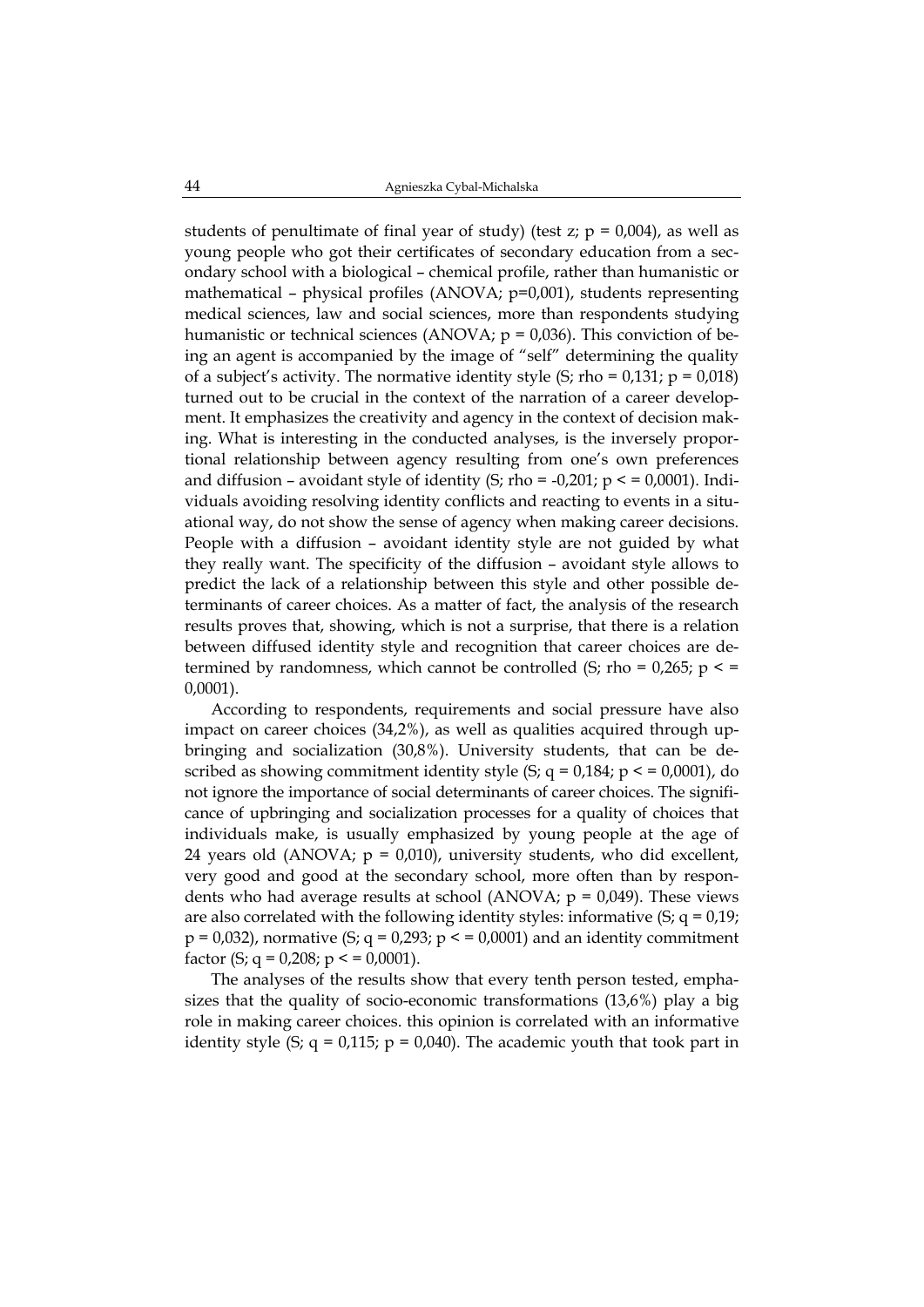the research, rather eliminates (7,6%) the possibility of reducing the complexity of career choices to randomness, that is out of control of a subject. Men are much more sure of that, than women (test  $z$ ;  $p = 0.74$ ); young people being on the verge of entering a job market, more than those who still have some time (ANOVA;  $p = 0.012$ ); respondents, who used to be excellent and very good students at a secondary school, rather than those, who used to be good and average students (ANOVA;  $p = 0014$ ). The normative style of identity (S;  $q = 0.130$ ;  $p = 0.021$ ) and the commitment style of identity  $(S; q = 0.265; p \le 0.0001)$  are also the correlate of these views.

Sensitizing the group of young people taking part in the research to notice clear links between global problems and the quality of career construction, is not without significance for aware and appraisingly – evaluative *capturing of a career "construct".* The diversity of the intellectual conceptualization of "career" issues in the group of university students being tested, results from constituting it terms within possible, socially functioning contexts. The problematic aspects of career, that were of interests for male and female students that took part in the research, revealed semantic preferences how to capture the topic of career. The diverse optics of meanings ascribed to the respondents' associations with the term "career", revealed its, first and foremost, as Z. Bauman categorizes, *ideological* (47,4%) and *sociological* (42,5) shading.39 Undoubtedly, among the diversity of meanings that young people associate the "term" career with, the greatest number of responses had the ones that expose positive shading of career experiences and objective measures of success in a career. Showing this issue, explicitly, from a subject's perspective emphasizes: striving for development, meeting the need for security, confidence in the prosperity of "tomorrow's" events, the sense of agency. Correlative analyses show that the academic youth being tested, regardless of their identity style or normative orientations emphasize the significance of individuals' innovative action.

All in all, it should be emphasized that "the mobile perspective" in careers (E.C. Hughes) means the development of one's own career through a subject's commitment. The subjective perspective on a career emphasizes personal experience in career (in the development and planning of its perspective) and it includes subjective meanings ascribed to career. Meanings given to career are valuable, especially in a subjective way, not the objective one. As Stebbins accentuates, "subjective careers" reflect individuals' own feeling about their own career and how it develops.<sup>40</sup> The career domain has

 $\mathcal{L}=\mathcal{L}^{\mathcal{L}}$ 

<sup>39</sup> See: Z. Bauman, *Kariera. Cztery szkice socjologiczne*, Warszawa 1960, p. 7-8.

<sup>40</sup> M.B. Arthur, S.N. Khapova, C.P. Wilderom, *Career success in a boundaryless career World*, Journal of Organizational Behavior, 2005, 26, p. 179.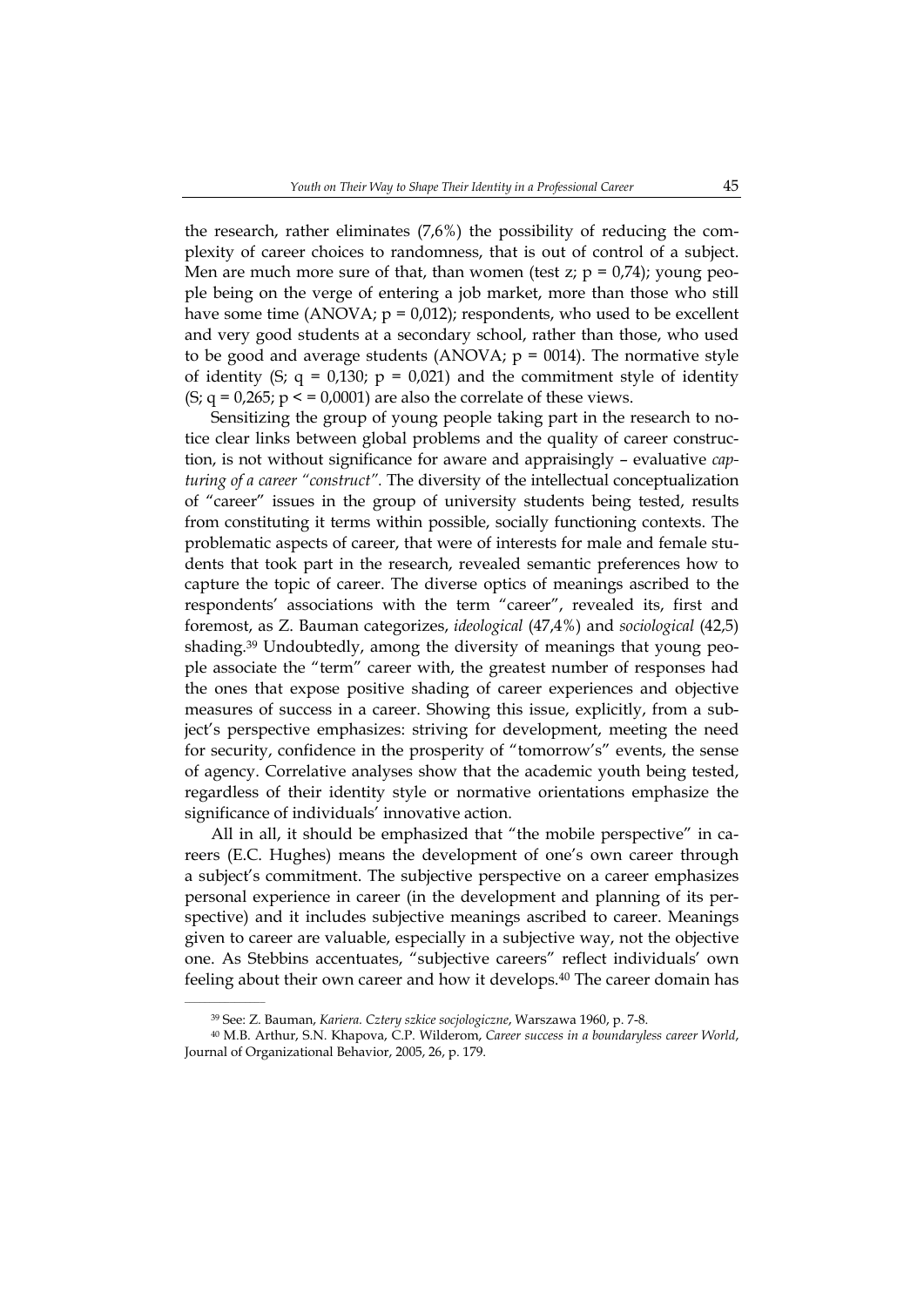a dynamic character. Needs, goals, orientations, possibilities and strategies of a subject, change with the life of an individual, as an answer to changing personal and social contexts. According to M. Piorunek, "educational and professional orientations oscillate between subjective and social contexts of human functioning, as well as being subject to the course of an individuals' life and secondarily, determining their biography."41 As the author emphasizes, the professional orientation is, generally, the final sequence of the school orientation. Career planning, which is, in the most general sense, described as an initiative taken by a subject, requires, among others, making a conscious choice of a future profession. There was an interesting thread in the research exploration. The aim of this thread was to determine the identity styles of the academic youth and the relationship between the styles and the students' concepts about the domain of careers. Taking into account the need for a multidirectional attitude to research in the subject of careers and the need for diagnosis of the quality of imaginings and views on careers among university students, the reference to its identity styles sheds new light on the peculiarities of career capturing by people in the phase of transition from education to the job market. Referring to the identity commitment factor, identity styles of the academic youth, showed dissimilarities in information processing, negotiating identity issues and making personal decisions $42$  by respondents. All of these elements make them, from a cognitive point of view, important analytical issues, as they serve to explain relationships, that can be captured between the identity styles and concepts about careers.

## **BIBLIOGRAPHY**

- Adomaitiene J., Zubrickiene I., *Career Competences and Importance of Their Development in Planning of Career Perspective*, Tiltai, 2010, 4.
- Arthur M.B., Khapova S.N., Wilderom C.P., *Career success in a boundaryless career World*, Journal of Organizational Behavior, 2005, 26.
- Bauman Z., *Kariera. Cztery szkice socjologiczne*, Warszawa 1960.
- Berman A.M., Schwartz S.J., Kurtines W.M., Berman S.L., *The process of exploration in identity formation: the role of style and competence*, Journal of Adolescence, 2001, 24.
- Berzonsky M., *Identity Style and Well-Being: Does Commitment Matter?* International Journal of Theory and Research, 2003, 3.

<sup>41</sup> M. Piorunek, *Orientacje edukacyjne i zawodowe młodzieży współczesnej*, [in:] *Młodzież w świecie współczesnym. Z badań orientacji biograficznych młodych okresu transformacji*, ed. M. Piorunek, Poznań 2004, p. 33.

<sup>42</sup> M. Berzonsky, *Identity Style and Well-Being*, p. 131.